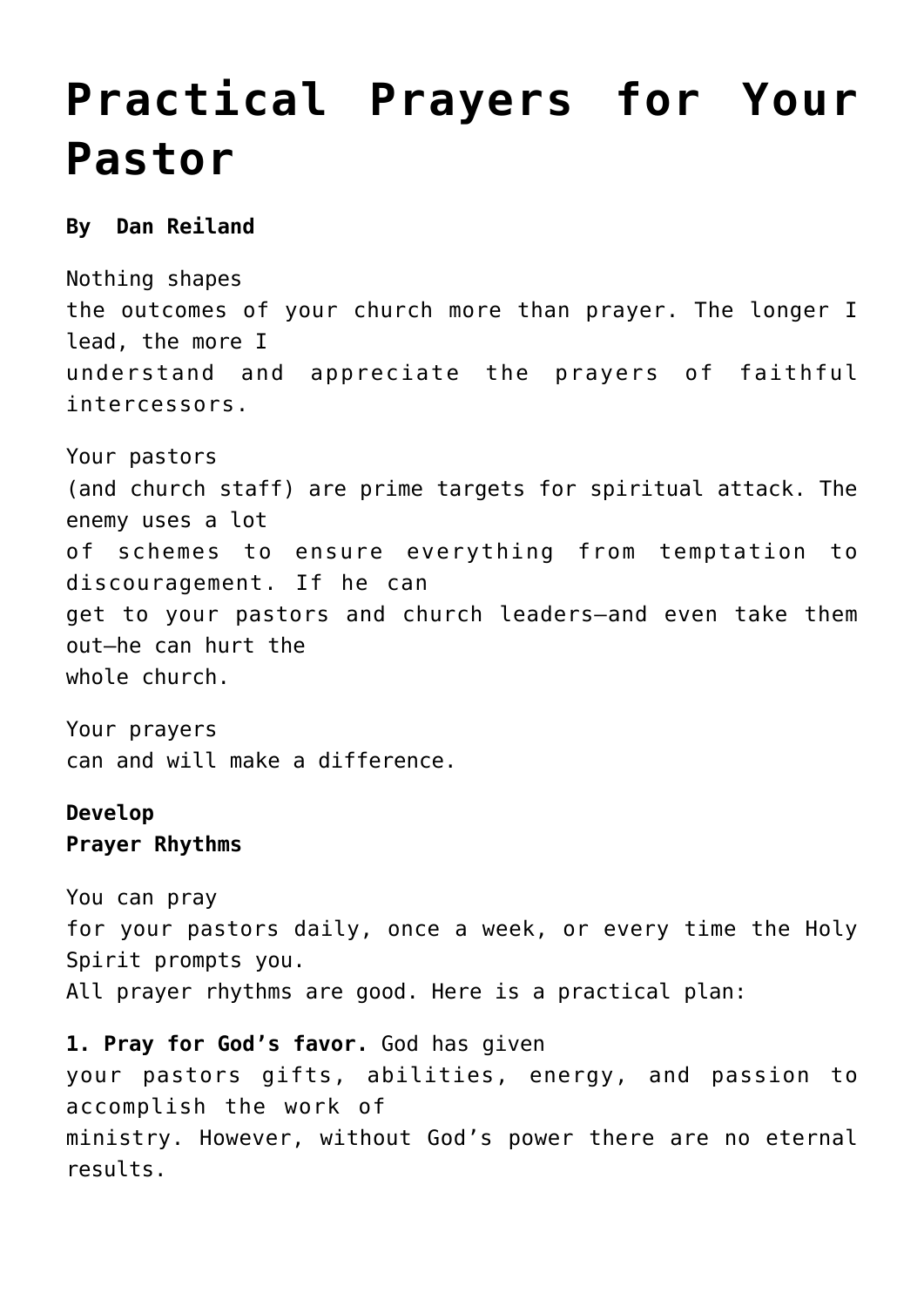• Ministry has always been a divine partnership. Your pastors do their part, and God does His part. Pray for that partnership. • Ask God for an anointing on them. Pray for favor, the power of the Holy Spirit, and specifically for the salvation of many people! **2. Pray for spiritual vitality**. Your pastors are not superhuman. They need to tend to their spiritual growth on a consistent basis. Imagine a good campfire: no matter how big the fire blazes, in time it will go out. The same is true within leaders' souls. They need a rekindling of the fire. • Pray that their love of God and relationship with Jesus will remain close, real, and fresh. • Pray that they will have a white-hot heart for lost people. Ask God to give them timely biblical insights. • Pray that the Holy Spirit will stir within them a passion for prayer and that they will hear God's voice. **3. Pray for leadership.** Great pastors love their people and are good shepherds of their congregations. They also need to be great leaders to sustain a growing and healthy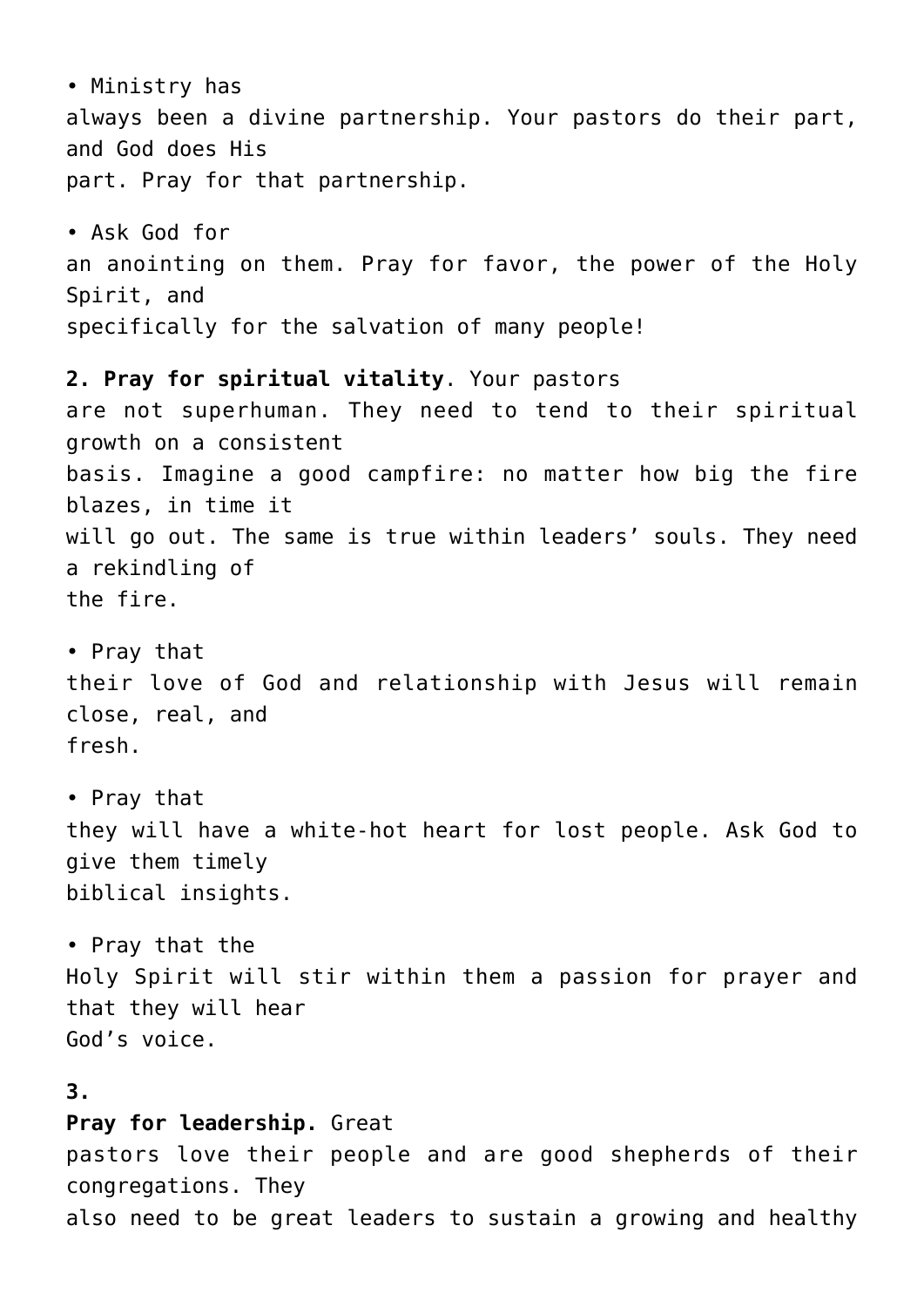church.I believe that—next to the favor of God—everything rises and falls on leadership. • Pray that your pastors are not only open to growing as leaders but committed to that growth. • Ask God to give them strength of character, wisdom in decision-making, and passion in preaching. • Pray that God will grant your pastors clear and inspiring vision, along with the direction and strategy to achieve that vision. **4. Pray for their families.** I've learned that when things are not going well at home, it's very difficult to lead at church.If Patti and I argue, I can barely think straight until we resolve it and are in good relationship again. We've been married 37 years and have learned much through experience and maturity, but the commitment required to maintain a good home life is still significant. • Pray for the spouse and children of each pastor. Ask God to help them experience a deep and abiding love for each other. Pray for peace at home and protection from spiritual attack. • ray that the

fruit of the Spirit will permeate their homes: love, joy,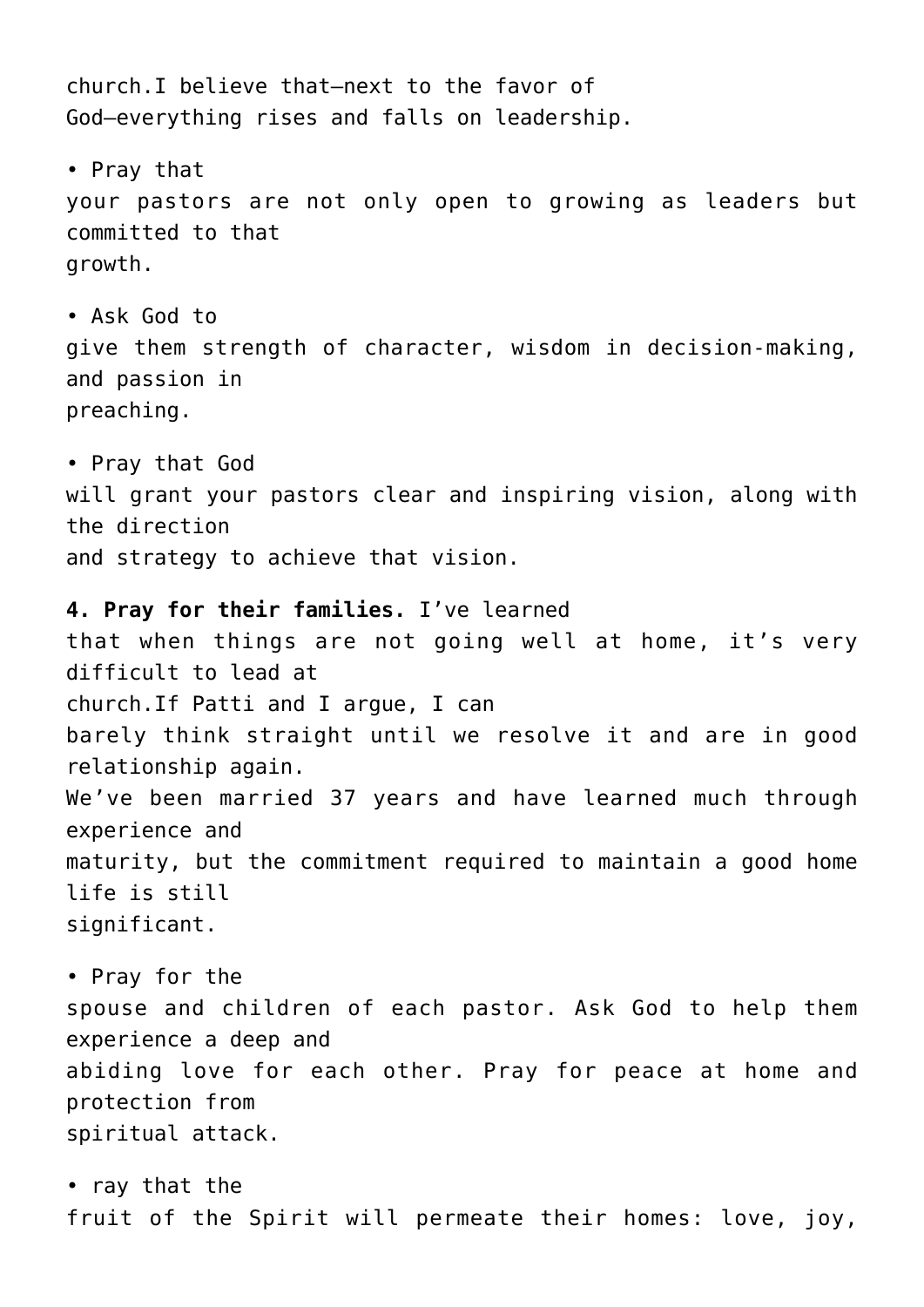peace, patience, kindness, goodness, faithfulness, gentleness, and selfcontrol.

• Pray that their homes are filled with laughter.

## **5. Pray for physical health.** Poor health can

limit the life and leadership of your pastors. I'm not a fitness nut, but I do care about the physical well-being of spiritual leaders.Your pastors may think they don't have time to exercise or practice preventative medicine. I do understand. But you can pray about this for them!God can intervene, and the Holy Spirit can speak to them about taking care of their physical health.

 • Ask God to give your pastors stamina, energy, clear thinking, and strength.

• Pray for God's physical protection over them.

• As you pray for your pastors, pray in faith according to Jesus' words in John 14:12–14: ". . . whoever believes in me will do the works I have been doing, and they will do even greater things than these, because I am going to the Father. And I will do whatever you ask in my name, so that the Father may be glorified in the Son. You may ask me for anything in my name, and I will do it." Your prayers

for your pastors will help prosper your church.

**DAN REILAND** is the executive pastor at 12Stone Church in